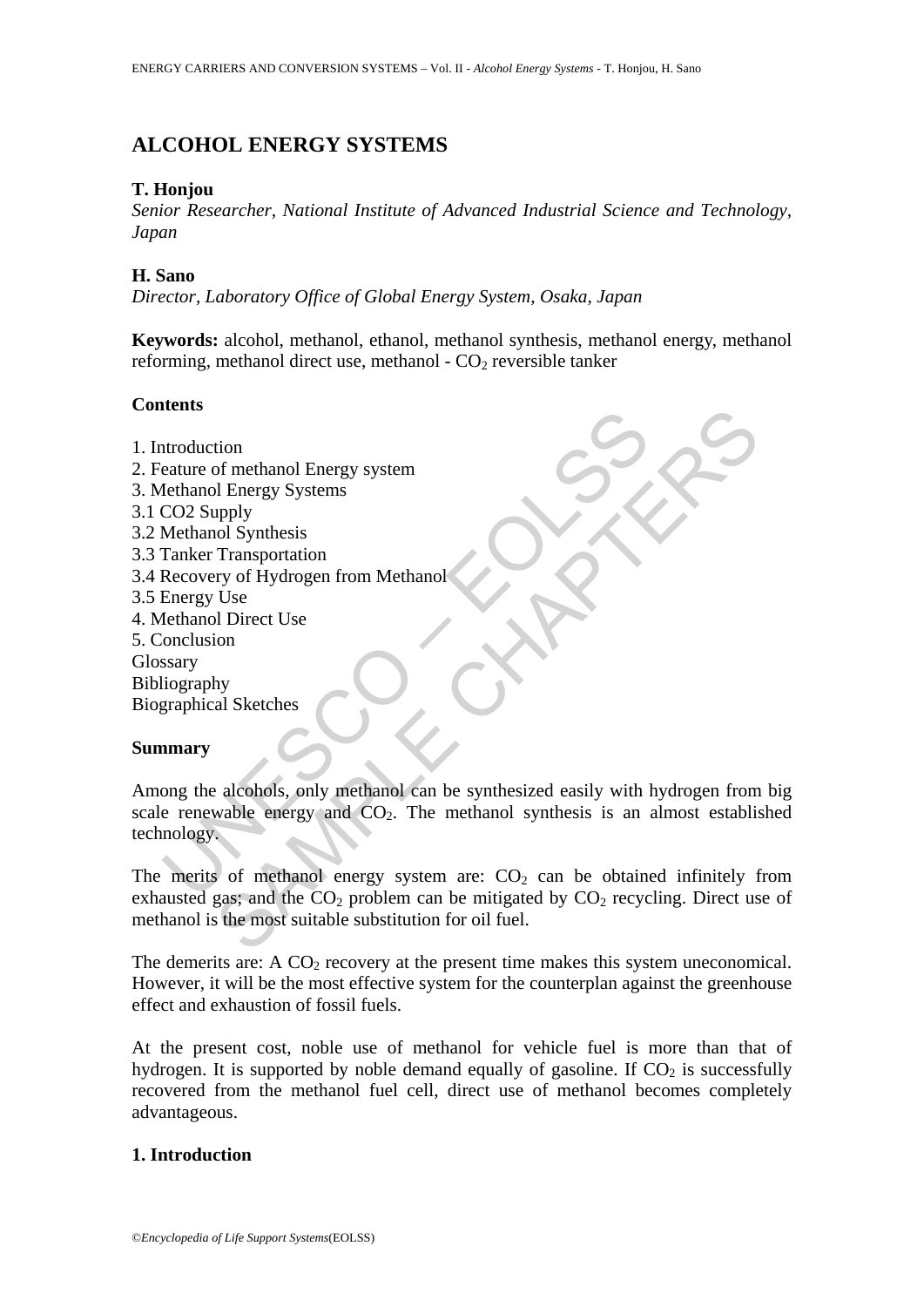For the establishment of global hydrogen energy system using renewable energy, it brings a serious bottleneck for global transportation that gas-hydrogen or liquidhydrogen has a thin energy density.

A plan called alcohol energy system has been proposed. Alcoholic compounds have the merit that they can be transported and stored easily at normal temperature. Also, they can be induced from  $CO<sub>2</sub>$  and hydrogen comparatively easy:

Methanol Synthesis:  $CO<sub>2</sub> + 3H<sub>2</sub> \rightarrow CH<sub>3</sub>OH + H<sub>2</sub>O$ 

Ethanol Synthesis:  $2CO_2 + 6H_2 \rightarrow C_2H_5OH + 2H_2O$ 

Methanol synthesis is already a technology ready for industrialization. It has high selectivity, high reaction speed, and high yield rate (RITE, 1993, etc.).

On the other hand, there is a synthetic method and fermentation method to produce ethanol. For ethanol synthesis, effective catalyst was developed recently by Arakawa, Y. (1997). Yet, it has many problems for achieving high selectivity and reaction speed.

The fermentation method has been given satisfactory results from ancient times.

Actually, most ethanol production is by fermentation method. However, it will compete with food production.

ctivity, high reaction speed, and high yield rate (RITE, 1993, etc.)<br>the other hand, there is a synthetic method and fermentation r<br>nol. For ethanol synthesis, effective catalyst was developed rec<br>1997). Yet, it has many high reaction speed, and high yield rate (RITE, 1993, etc.).<br>
ner hand, there is a synthetic method and fermentation method to proor ethanol synthesis, effective catalyst was developed recently by ArakYet, it has many pro So here we will focus on methanol as a carrier to transport hydrogen energy mainly by paying attention to the synthetic method. Today's conventional methanol synthesis is operated industrially. The following reaction via producing "Synthetic Gas"  $(CO + 2H<sub>2</sub>)$ from fossil fuel produces  $20 \times 10^6$  tons of methanol per year. Most of the methanol is synthesized from natural gas.

Methanol Synthesis nowadays:  $CO + 2H_2 \rightarrow CH_3OH$ 

This reaction is similar to a synthetic reaction using  $CO<sub>2</sub>$ , at the points of catalyst and reaction speed. It is possible to say that this fossil methanol synthesis is more advantageous because the useless water is not produced.

However, most of the fossil energy can be transported globally without synthesis. So there is no need to transport methanol from fossil fuel because the refinement requires extra process energy and it makes the cost expensive. Today, synthetic methanol from natural gas is not for fuel but for chemical use only. Compared with the energy price, methanol is always as much as two times higher than LNG.

#### **2. Feature of methanol Energy system**

Following is the configuration of the global energy system of hydrogen energy using CO<sub>2</sub>. Methanol is synthesized by making synthetic gas by CO<sub>2</sub>, mixing with hydrogen, which is produced by water electrolysis with electric power from renewable energies, subsequently compressing, and elevating temperature.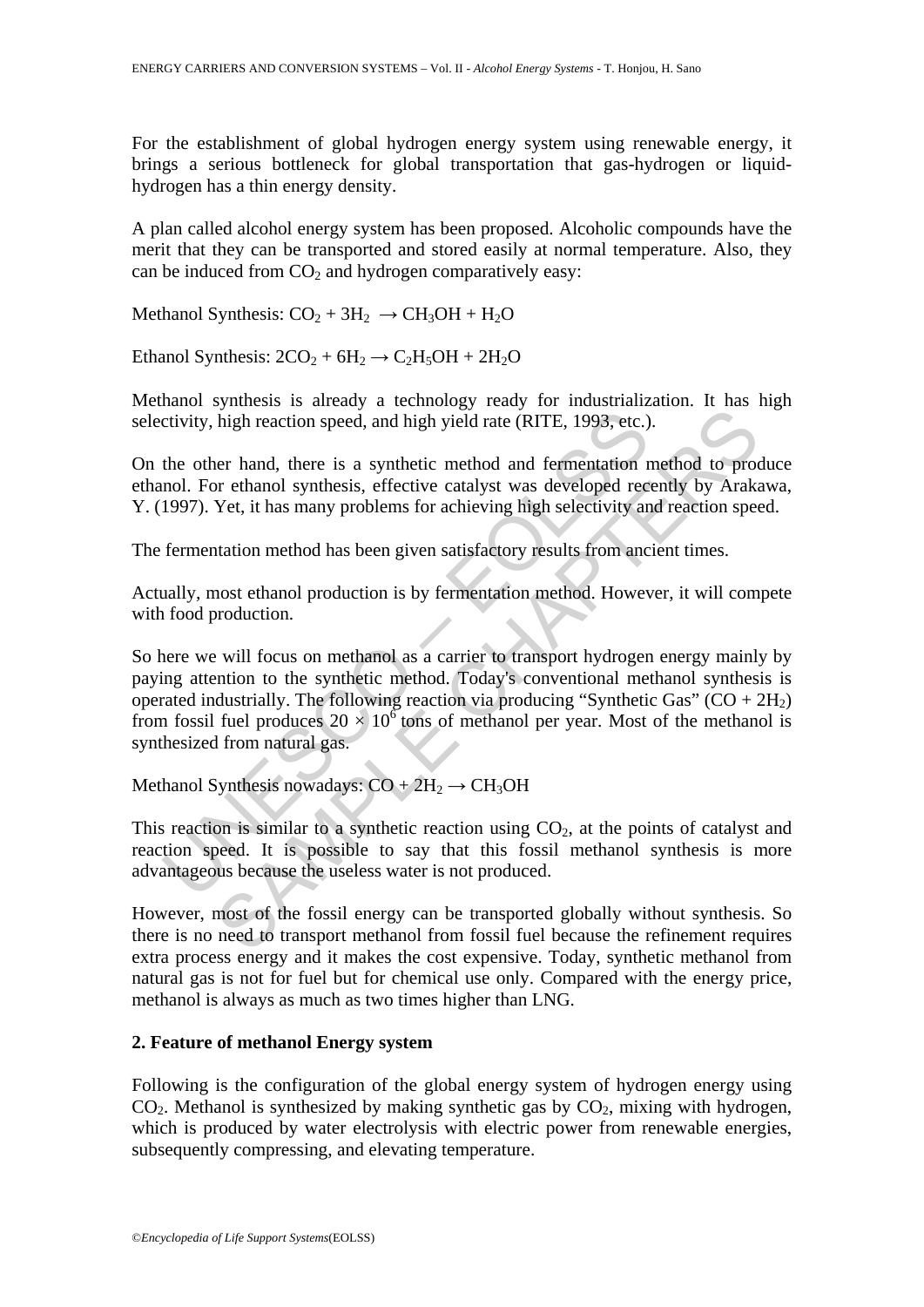Methanol is transported to the consumer's area by conventional oil tanker, afterwards it can be used as hydrogen after the decomposition and separation of hydrogen from  $CO<sub>2</sub>$ mixing gas (WE-NET. 1995).

The feature of this system is synthesis of alcohol using carbon source like  $CO<sub>2</sub>$  as a carrier of hydrogen energy. It makes possible to transport hydrogen energy by tanker globally according to increase energy density to near the level of fossil fuel by converting hydrogen into liquid methanol.



Figure l. Global energy system configuration of methanol (standard); syn. gas: synthetic gas, syn: synthesis, ref: reforming, spn: separation

are 1. Global energy system configuration of methanol (standard);<br>gas, syn: synthesis, ref: reforming, spn: separation<br>methanol synthesis, the reaction heat is extracted from the calor<br>ce hydrogen possessed. Consequently, Iobal energy system configuration of methanol (standard); syn. gas: synth<br>gas, syn: synthesis, ref: reforming, spn: separation<br>Dl synthesis, the reaction heat is extracted from the calorific value that<br>rogen possessed. C In methanol synthesis, the reaction heat is extracted from the calorific value that the source hydrogen possessed. Consequently, a calorific value of 85% moves to methanols theoretically. Actually, the loss of process energy should be added to it, making total energy yield rate about 75% as shown below.

 $CO<sub>2</sub> + 3H<sub>2</sub> \rightarrow CH<sub>3</sub>OH + H<sub>2</sub>O$  $3 \times 285$  kJ 726 kJ

In the plan of RITE in Japan, there is a proposal to use  $CO<sub>2</sub>$  recovered from the exhaust gas of combustion of fossil fuel at a thermal power generation in the consumer's area as the  $CO_2$  source. The  $CO_2$  is transported to the area of renewable energy production, as return cargo of the methanol tanker.

As for the  $CO<sub>2</sub>$  source which can be obtained at the lowest cost and with the lowest energy loss, the use of  $CO<sub>2</sub>$  accompanied with natural gas near a renewable energy source is being investigated (RITE. 1999; WE-NET. 1998.3).

As a transitional process, an energy system with a combination of renewable energy and fossil resources, which is the cheapest now, is also being investigated (WE-NET et. al. 1996). This is shown in Figure 2.



Figure 2. Global energy system configuration of methanol by natural energy and coal; gsf: gasification, syn. gas: synthetic gas, syn: synthesis, ref: reforming, spn: separation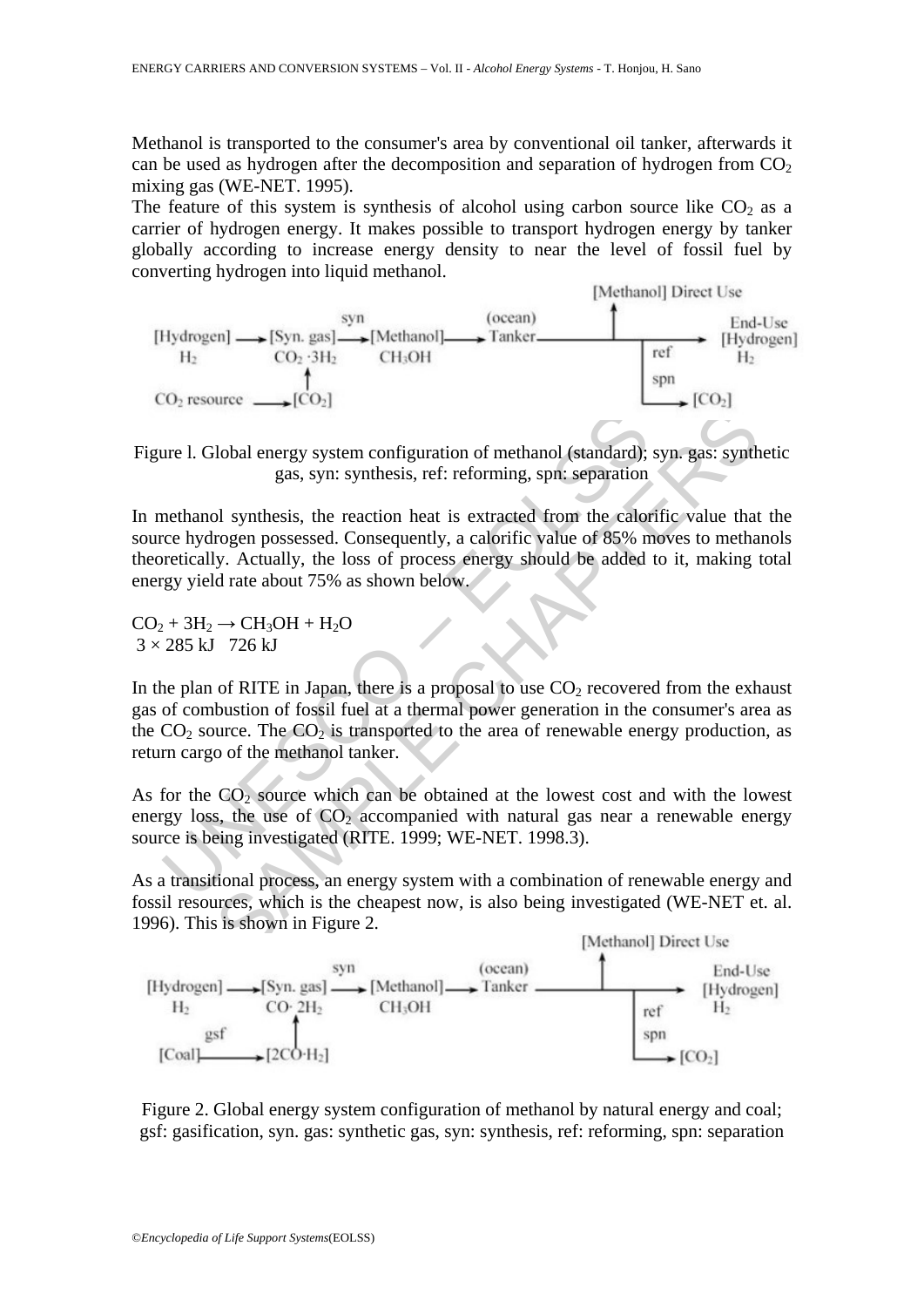This is sometimes called the "semi hydrogen energy system", because the yielding energy is made up of fifty-fifty natural energy hydrogen and the energy introduced from coal. As for the yield rate of energy and the cost, it can be improved over the sum of the methanol produced from each independent system.

Figure 3 shows the methanol energy system configuration by  $CO<sub>2</sub>$  recovery (WE-NET. 1997). This system includes a prototype based on the pure hydrogen configuration, that is, the start and goal are hydrogen.



Figure 3. Global energy system configuration of methanol by natural energy and recovered CO2; syn. gas: synthetic gas, syn: synthesis, ref: reforming, spn: separation

These  $CO<sub>2</sub>$  recycling systems include the following processes:

(1)  $CO_2$  supply for preparation of synthetic gas. The  $CO_2$  should be recovered from exhausted gas or natural gas accompanied by  $CO<sub>2</sub>$ . Sometimes followed by liquefaction, if global transportation is necessary.

natural gas accompanied by  $CO_2$  (CH<sub>4</sub> + CO<sub>2</sub>)  $\rightarrow$  pure CO<sub>2</sub> exhausted gas  $(4N_2 + CO_2) \rightarrow$  pure  $CO_2$ .  $CO<sub>2</sub> \rightarrow$  liquid  $CO<sub>2</sub>$ 

(2) Production of methanol by synthesis.

 $3H_2 + CO_2 \rightarrow CH_3OH$ 

(3) *Transporting liquid CO2* by LPG tanker from the consumer's area, and transporting methanol by oil tanker from the production area.

methanol  $\rightarrow$  tanker transportation  $\rightarrow$  consumer's area liquid  $CO<sub>2</sub> \rightarrow$  tanker transportation  $\rightarrow$  energy production area

(4a) *Regeneration of hydrogen from methanol.* By the following two or three steps:

 $CH_3OH + H_2O \rightarrow [3H_2 + CO_2]$  (steam reforming, main)  $CH_3OH \rightarrow [2H_2 + CO]$  (decomposition, minor)  $[2H_2 + CO] + H_2O \rightarrow [3H_2 + CO_2]$  (shift reaction)

(4b) *Separation of hydrogen from the mixed gas.* There is some energy loss and heat loss.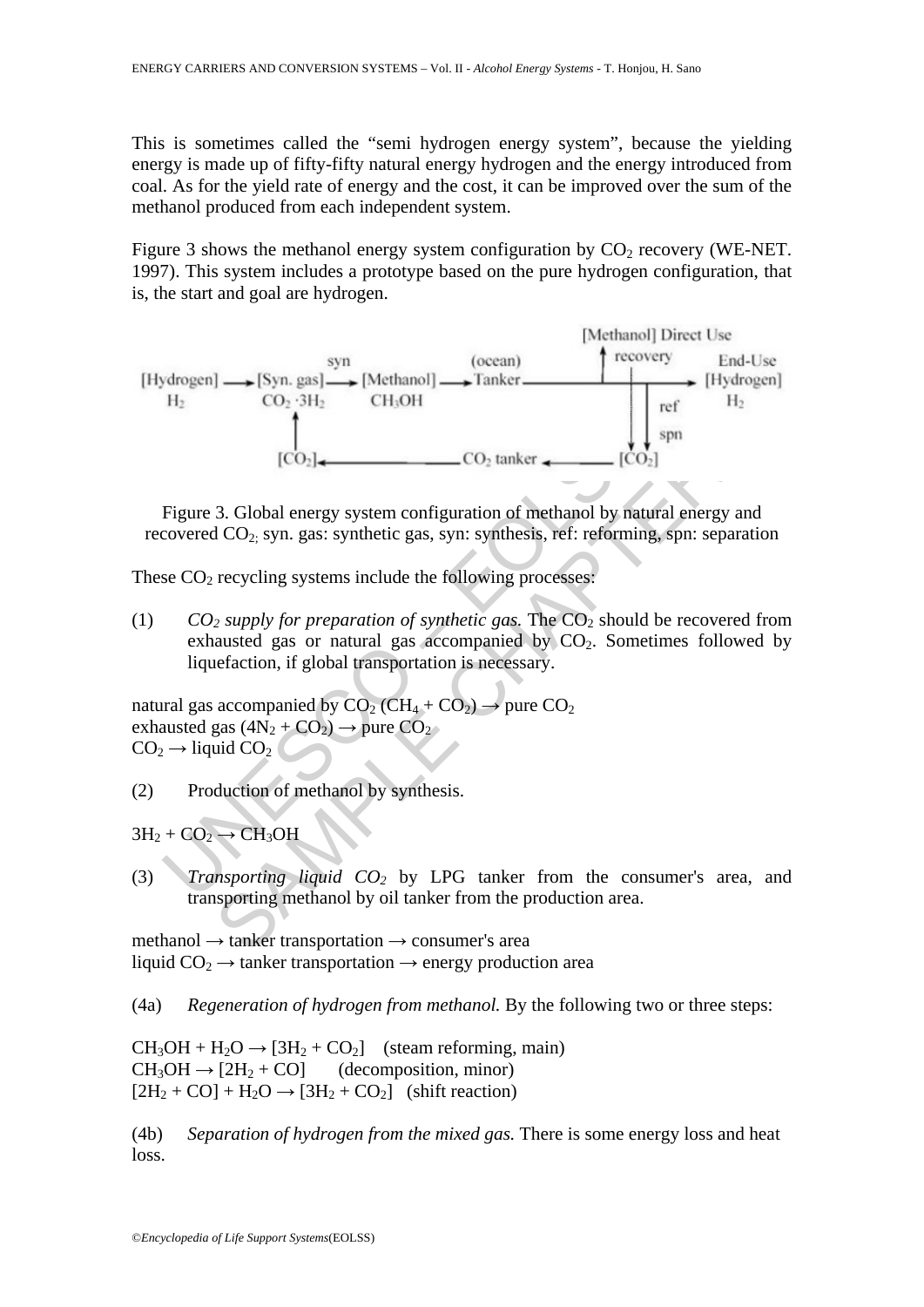mixed gas  $(CO_2 + 3H_2) \rightarrow$  pure  $H_2$  gas +  $CO_2$ 

(5) *Energy use.* There are two ways: direct use (methanol) and indirect use (hydrogen).

 $CH_3OH + 1.5 O_2 \rightarrow CO_2 + 2H_2O + 726 kJ$  $3H_2 + 3/2 O_2 \rightarrow 3H_2O + 857 kJ$ 

The energy supply side and the energy demand side an allocated to each process as follows:

- *Energy supply side:* methanol synthesis with CO<sub>2</sub> and hydrogen, and tanker transportation
- *Energy demand side:* methanol use and  $CO_2$  recovery, or: methanol reforming:  $\rightarrow$ hydrogen separation  $\rightarrow$  hydrogen use and CO<sub>2</sub> tanker transportation if necessary.
- -
- -

-

# TO ACCESS ALL THE **13 PAGES** OF THIS CHAPTER,

Visit: http://www.eolss.net/Eolss-sampleAllChapter.aspx

#### **Bibliography**

Energy demand side: methanol use and CO<sub>2</sub> recovery, or: methanol<br>
Energy demand side: methanol use and CO<sub>2</sub> tanker transportation<br>  $\rightarrow$  hydrogen use and CO<sub>2</sub> tanker transportation<br>  $\rightarrow$  Nisit: http://www.eolss.net/Eols demand side: methanol use and CO<sub>2</sub> recovery, or: methanol reforming<br>en separation  $\rightarrow$  hydrogen use and CO<sub>2</sub> tanker transportation if necessary<br>en separation  $\rightarrow$  hydrogen use and CO<sub>2</sub> tanker transportation if necessar Arakawa H. (1998). Ethanol synthesis from CO<sub>2</sub>: studies in surface and catalysis. *Elsevier Science B. V.*, 114, 19. [This presents ethanol synthesis.] *Ibid.* p. 143. [This presents  $CO_2$ -methanol reversible tanker (in Japanese).]

Mimura T. (1996). CO<sub>2</sub> recovery technology by chemical absorption. *Proceedings of 15th Japan Society of Energy and Resources, 9–1.* [This presents energy loss on CO<sub>2</sub> recovery by chemical absorption (in Japanese)]

NEDO-GET-9527/9562 (1996). Energy loss of CO<sub>2</sub> recovery from coal flue gas by various methods. In *Feasibility Study on Earth Restoration Program*, 109 pp. [This presents energy loss in process of CO<sub>2</sub> recovery from coal flue gas by various methods (in Japanese).]

RITE, NEDO, and JSER (1993). Feasibility study on  $CO<sub>2</sub>$  global recycling system by using natural energy. *NEDO-GET-9210-2*, p. 103. [This presents methanol synthetic catalyst (in Japanese).]

WE-NET, NEDO, and Electric Power Development Co. Ltd. (1996). International clean energy network using hydrogen conversion: sub-task 3, *NEDO-WE-NET-9531*, p 1. [This presents methanol energy system by hydrogen and coal (in Japanese).]

WE-NET, NEDO, and Inst. Applied Energy (1997), Feasibility study on global energy system for earth environment saving technology. *NEDO-GET-9639*, p. 78. [This presents methanol energy system by hydrogen and recycled  $CO<sub>2</sub>$  (in Japanese).]